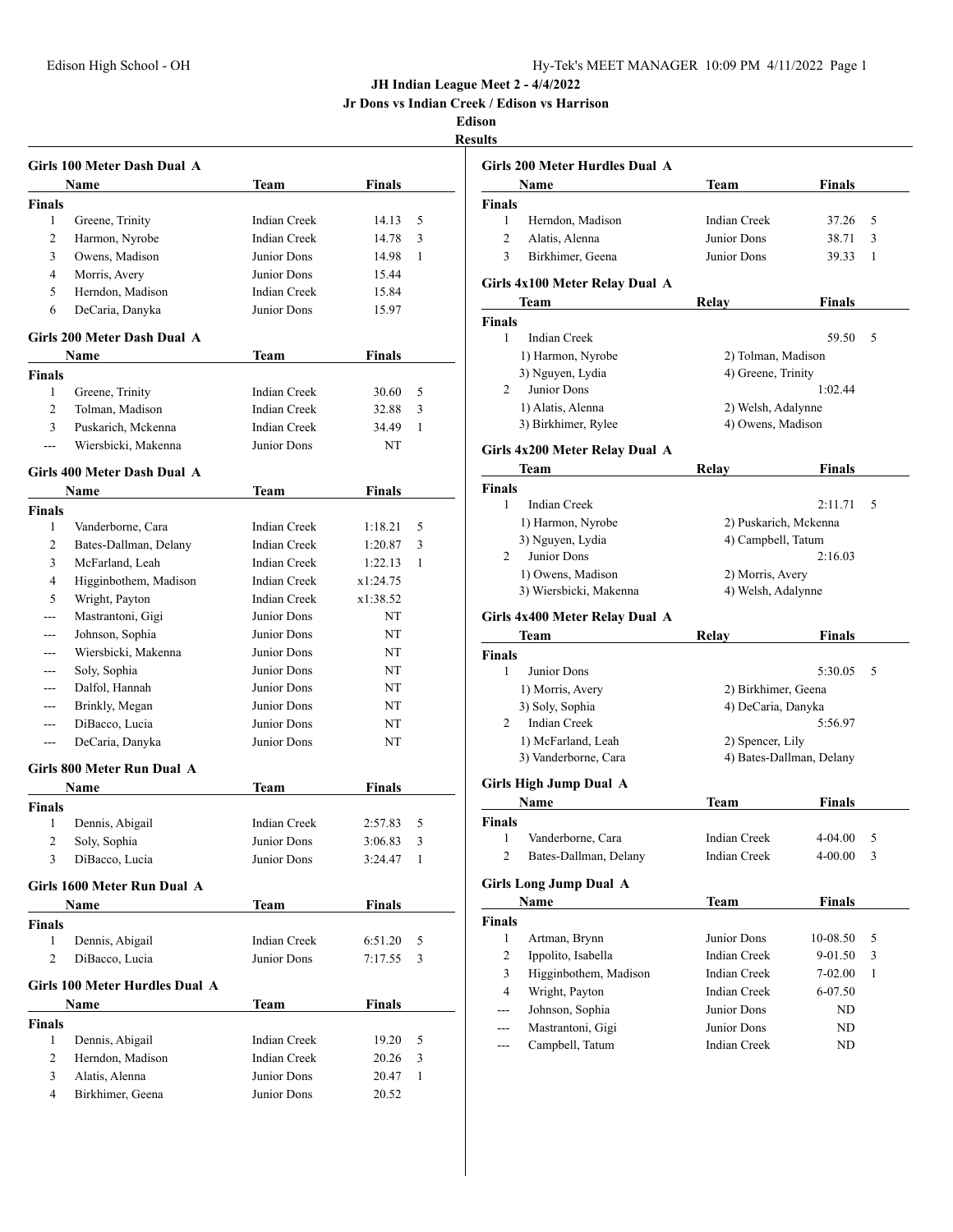**Jr Dons vs Indian Creek / Edison vs Harrison**

|               | <b>Girls Shot Put Dual A</b>     |                     |                |   |
|---------------|----------------------------------|---------------------|----------------|---|
|               | Name                             | Team                | <b>Finals</b>  |   |
| <b>Finals</b> |                                  |                     |                |   |
| 1             | Birkhimer, Rylee                 | Junior Dons         | 39-08.00       | 5 |
| 2             | Brinkly, Megan                   | Junior Dons         | 17-01.75       | 3 |
| 3             | Ippolito, Isabella               | <b>Indian Creek</b> | 17-01.00       | 1 |
| 4             | Dalfol, Hannah                   | Junior Dons         | 15-08.75       |   |
| 5             | Klinesmith, Shyann               | <b>Indian Creek</b> | 15-07.25       |   |
| 6             | Spencer, Lily                    | <b>Indian Creek</b> | 12-07.25       |   |
| 7             | Johnson, Sophia                  | Junior Dons         | $x12-06.00$    |   |
| 8             | Wright, Cheyan                   | <b>Indian Creek</b> | $x11-02.75$    |   |
|               | <b>Girls Discus Throw Dual A</b> |                     |                |   |
|               | Name                             | Team                | Finals         |   |
| Finals        |                                  |                     |                |   |
| 1             | Birkhimer, Rylee                 | Junior Dons         | 90-11          | 5 |
| 2             | Ippolito, Isabella               | <b>Indian Creek</b> | 48-08          | 3 |
| 3             | Dalfol, Hannah                   | Junior Dons         | $40 - 10$      | 1 |
| 4             | Brinkly, Megan                   | Junior Dons         | $40 - 03$      |   |
| 5             | Klinesmith, Shyann               | <b>Indian Creek</b> | 38-06.50       |   |
| 6             | Spencer, Lily                    | <b>Indian Creek</b> | $33 - 06$      |   |
| 7             | Higginbothem, Madison            | <b>Indian Creek</b> | x33-04         |   |
|               | Girls 100 Meter Dash Dual B      |                     |                |   |
|               | <b>Name</b>                      | Team                | <b>Finals</b>  |   |
| <b>Finals</b> |                                  |                     |                |   |
| 1             | Bethel, Destiny                  | Harrison            | 14.28          | 5 |
| 2             | Kireta, Alison                   | Edison              | 14.56          | 3 |
| 3             | Scott, Leanna                    | Harrison            | 14.60          | 1 |
| 4             | Pelley, Lacie                    | Edison              | 15.17          |   |
| 5             | Bright, Malayna                  | Edison              | 16.80          |   |
| 6             | Brousseau, Olivia                | Edison              | x18.44         |   |
| 7             | Hunt, Emilie                     | Harrison            | 19.86          |   |
|               | Girls 200 Meter Dash Dual B      |                     |                |   |
|               | Name                             |                     | Finals         |   |
|               |                                  | Team                |                |   |
| Finals<br>1   | Bethel, Destiny                  | Harrison            | 30.43          | 5 |
| 2             | Kireta, Alison                   | Edison              | 30.67          | 3 |
|               |                                  | Edison              |                | 1 |
| 3<br>4        | Summer, Kaylee<br>Scott, Leanna  | Harrison            | 31.35<br>31.67 |   |
| 5             | Pelley, Lacie                    | Edison              | 32.00          |   |
| 6             | Libaton, Gillian                 | Edison              | x36.14         |   |
| 7             | Hunt, Emilie                     | Harrison            | 42.66          |   |
|               |                                  |                     |                |   |
|               | Girls 400 Meter Dash Dual B      |                     |                |   |
|               | Name                             | Team                | <b>Finals</b>  |   |
| <b>Finals</b> |                                  |                     |                |   |
| 1             | Kireta, Alison                   | Edison              | 1:10.56        | 5 |
| 2             | Miller, Grace                    | Harrison            | 1:12.70        | 3 |
| 3             | Board, Annie                     | Edison              | 1:15.63        | 1 |
| 4             | Cable, Leila                     | Edison              | 1:16.37        |   |
| 5             | Whipkey, Zoe                     | Harrison            | 1:25.61        |   |

|               | <b>Girls 800 Meter Run Dual B</b>     |                       |               |   |
|---------------|---------------------------------------|-----------------------|---------------|---|
|               | Name                                  | Team                  | <b>Finals</b> |   |
| <b>Finals</b> |                                       |                       |               |   |
| 1             | Lesnansky, Josie                      | Edison                | 2:57.09       | 5 |
| 2             | Sumerville, Paige                     | Edison                | 2:59.68       | 3 |
| 3             | Miller, Grace                         | Harrison              | 3:00.62       | 1 |
| ---           | Keffer, Mayghyn                       | Harrison              | NT            |   |
| ---           | White, Layla                          | Edison                | NT            |   |
| ---           | Board, Annie                          | Edison                | NT            |   |
|               | Girls 1600 Meter Run Dual B           |                       |               |   |
|               | Name                                  | Team                  | <b>Finals</b> |   |
| <b>Finals</b> |                                       |                       |               |   |
| 1             | Lesnansky, Josie                      | Edison                | 6:21.81       | 5 |
| 2             | Sumerville, Paige                     | Edison                | 6:48.45       | 3 |
| 3             | Keffer, Mayghyn                       | Harrison              | 6:49.73       | 1 |
| ---           | White, Layla                          | Edison                | NT            |   |
|               | <b>Girls 100 Meter Hurdles Dual B</b> |                       |               |   |
|               | Name                                  | Team                  | <b>Finals</b> |   |
| <b>Finals</b> |                                       |                       |               |   |
| 1             | Eikleberry, Kimberly                  | Harrison              | 20.78         | 5 |
| 2             | Given, Rilee                          | Edison                | 21.68         | 3 |
| 3             | Koenlein, Kayla                       | Edison                | 21.84         | 1 |
| 4             | Bright, Malayna                       | Edison                | 23.31         |   |
| 5             | Patterson, Avery                      | Harrison              | 25.56         |   |
|               | <b>Girls 200 Meter Hurdles Dual B</b> |                       |               |   |
|               | Name                                  | Team                  | Finals        |   |
| <b>Finals</b> |                                       |                       |               |   |
| 1             | Cable, Leila                          | Edison                | 38.52         | 5 |
| 2             | Eikleberry, Kimberly                  | Harrison              | 39.10         | 3 |
| 3             | Koenlein, Kayla                       | Edison                | 40.47         | 1 |
| 4             | Bright, Malayna                       | Edison                | 41.69         |   |
| 5             | Patterson, Avery                      | Harrison              | 47.71         |   |
|               | Girls 4x100 Meter Relay Dual B        |                       |               |   |
|               | Team                                  | Relay                 | Finals        |   |
| <b>Finals</b> |                                       |                       |               |   |
| 1             | Harrison                              |                       | 1:03.34       | 5 |
|               | 1) West, Kamari                       | 2) Parks, Teagan      |               |   |
|               | 3) Jeffers, Layla                     | 4) Robertson, Natalie |               |   |
| 2             | Edison                                |                       | 1:09.55       |   |
|               | 1) Libaton, Gillian                   | 2) Liggett, Brenna    |               |   |
|               | 3) Brousseau, Olivia                  | 4) Beadnell, Jennifer |               |   |
|               | Girls 4x200 Meter Relay Dual B        |                       |               |   |
|               | Team                                  | Relay                 | <b>Finals</b> |   |
| Finals        |                                       |                       |               |   |
| 1             | Edison                                |                       | 2:11.28       | 5 |
|               | 1) Baker, Kennedy                     | 2) Given, Rilee       |               |   |
|               | 3) Pelley, Lacie                      | 4) Summer, Kaylee     |               |   |
|               | Harrison                              |                       | NΤ            |   |
|               | 1) West, Kamari                       | 2) Parks, Teagan      |               |   |
|               | 3) Kelley, Keira                      | 4) Robertson, Natalie |               |   |
|               |                                       |                       |               |   |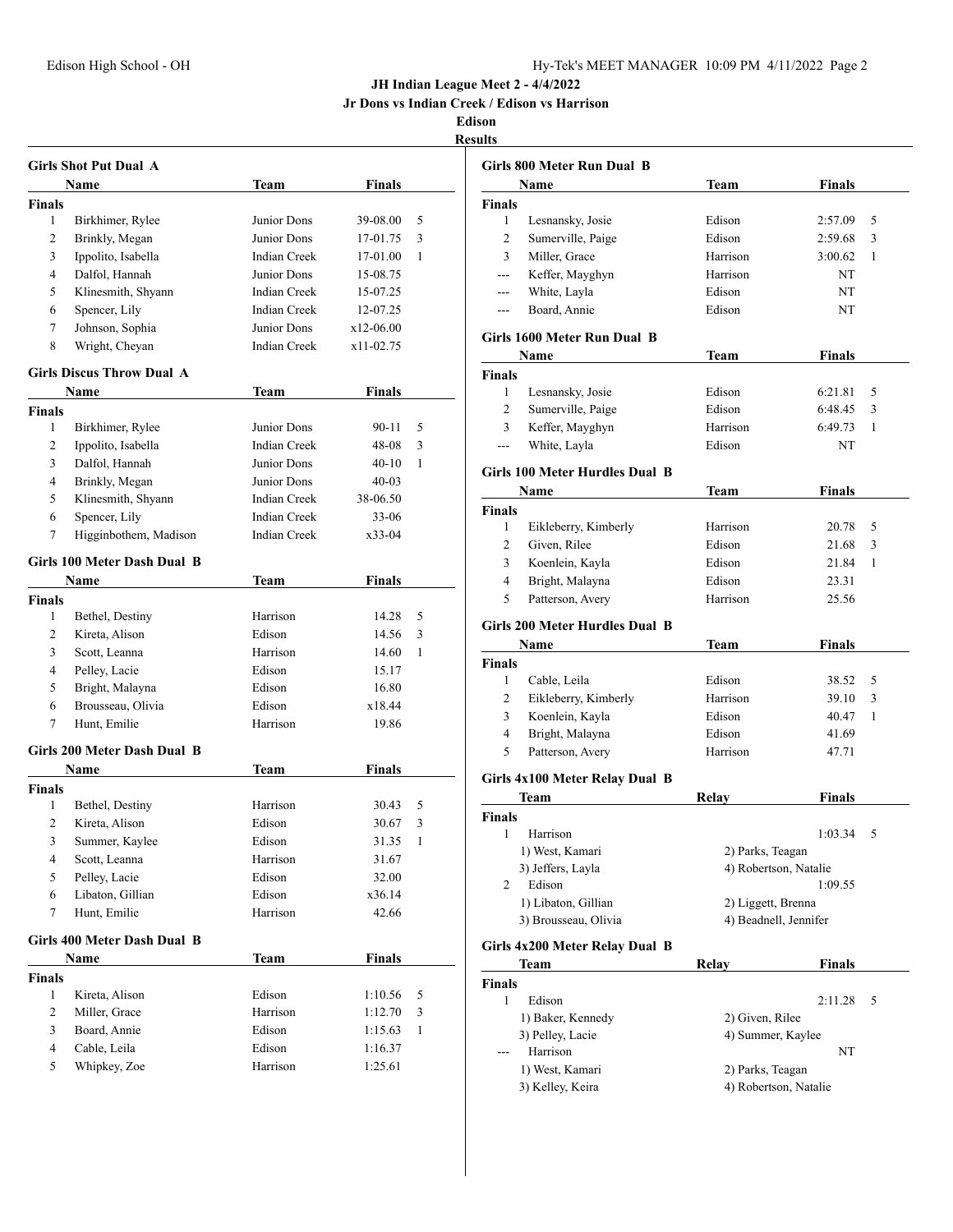**Jr Dons vs Indian Creek / Edison vs Harrison**

|                | Girls 4x400 Meter Relay Dual B       |                    |                        |   |
|----------------|--------------------------------------|--------------------|------------------------|---|
|                | Team                                 | Relay              | <b>Finals</b>          |   |
| <b>Finals</b>  |                                      |                    |                        |   |
| 1              | Edison                               |                    | 5:28.63                | 5 |
|                | 1) Baker, Kennedy                    | 2) Cable, Leila    |                        |   |
|                | 3) Lesnansky, Josie                  | 4) Board, Annie    |                        |   |
| 2              | Harrison                             |                    | 6:03.06                |   |
|                | 1) Whipkey, Zoe                      | 2) Kelley, Keira   |                        |   |
|                | 3) Robertson, Natalie                | 4) Parks, Teagan   |                        |   |
|                | <b>Girls High Jump Dual B</b>        |                    |                        |   |
|                | Name                                 | Team               | <b>Finals</b>          |   |
| <b>Finals</b>  |                                      |                    |                        |   |
| 1              | Beadnell, Jennifer                   | Edison             | 4.00                   | 2 |
| 3              | Whipkey, Zoe                         | Harrison           | 4.00                   | 2 |
| 5              | Bethel, Destiny                      | Harrison           | 4-08.00                | 5 |
|                | <b>Girls Long Jump Dual B</b>        |                    |                        |   |
|                | <b>Name</b>                          | <b>Team</b>        | Finals                 |   |
| <b>Finals</b>  |                                      |                    |                        |   |
| 1              | Scott, Leanna                        | Harrison           | 13-03.25               | 5 |
| 2              | Miller, Grace                        | Harrison           | 12-04.25               | 3 |
| 3              | Given, Rilee                         | Edison             | 11-08.75               | 1 |
| 4              | Summer, Kaylee                       | Edison             | 11-05.50               |   |
| 5              | Jeffers, Layla                       | Harrison           | 11-03.00               |   |
| 6              | Koenlein, Kayla                      | Edison             | 10-04.50               |   |
| ---            | West, Kamari                         | Harrison           | ND                     |   |
|                |                                      |                    |                        |   |
|                | <b>Girls Shot Put Dual B</b><br>Name | Team               | <b>Finals</b>          |   |
| <b>Finals</b>  |                                      |                    |                        |   |
| 1              | Henderson, Sophia                    | Edison             | 26-00.25               | 5 |
| 2              | Rogers, Kimber                       | Harrison           | 20-04.50               | 3 |
| 3              | Thomas, Miley                        | Edison             | 19-01.50               | 1 |
| 4              |                                      | Edison             |                        |   |
| 5              | Wagner, Lena<br>Smith, Lillianne     | Harrison           | 18-09.50<br>18-06.50   |   |
| 6              | Hodkinson, Aubree                    | Harrison           |                        |   |
|                |                                      |                    | 16-10.00               |   |
| 7<br>8         | Booher, Elizabeth<br>Visser, Peyton  | Edison<br>Harrison | x16-07.00<br>x14-09.50 |   |
|                |                                      |                    |                        |   |
|                | <b>Girls Discus Throw Dual B</b>     |                    |                        |   |
|                | <b>Name</b>                          | <b>Team</b>        | <b>Finals</b>          |   |
| <b>Finals</b>  |                                      |                    |                        |   |
| 1              | Christy, Maiah                       | Edison             | 62-01                  | 5 |
| $\overline{c}$ | Henderson, Sophia                    | Edison             | 59-07                  | 3 |
| 3              | Wagner, Lena                         | Edison             | 58-03                  | 1 |
| $\overline{4}$ | Rogers, Kimber                       | Harrison           | 57-03                  |   |
| 5              | Hodkinson, Aubree                    | Harrison           | 44-08.50               |   |
| 6              | Smith, Lillianne                     | Harrison           | 41-03.50               |   |
| 7              | Thomas, Miley                        | Edison             | x39-10                 |   |
| 8              | Visser, Peyton                       | Harrison           | x37-02                 |   |

|                | <b>Boys 100 Meter Dash Dual A</b>    |                     |               |   |
|----------------|--------------------------------------|---------------------|---------------|---|
|                | Name                                 | Team                | <b>Finals</b> |   |
| Finals         |                                      |                     |               |   |
| 1              | Canestraro, Caiden                   | Indian Creek        | 13.45         | 5 |
| 2              | Artman, Chad                         | Junior Dons         | 14.76         | 3 |
| 3              | Wingett, Luke                        | Junior Dons         | 14.91         | 1 |
| 4              | Carte, Connor                        | Junior Dons         | 15.54         |   |
| 5              | Donaldson, James                     | <b>Indian Creek</b> | 16.37         |   |
| 6              | Blankenship, Lane                    | Junior Dons         | x16.51        |   |
|                | Boys 200 Meter Dash Dual A           |                     |               |   |
|                | Name                                 | Team                | <b>Finals</b> |   |
| Finals         |                                      |                     |               |   |
| 1              | Belisle, Luke                        | Indian Creek        | 30.00         | 5 |
| 2              | Wingett, Luke                        | Junior Dons         | 31.40         | 3 |
| 3              | Carte, Connor                        | Junior Dons         | 33.32         | 1 |
|                |                                      |                     |               |   |
| $\overline{4}$ | Artman, Chad                         | Junior Dons         | 33.35         |   |
| 5              | Stern, Casten                        | Indian Creek        | 38.04         |   |
| 6              | Gampolo, Josh                        | Indian Creek        | 38.51         |   |
|                | <b>Boys 400 Meter Dash Dual A</b>    |                     |               |   |
|                | Name                                 | Team                | <b>Finals</b> |   |
| Finals         |                                      |                     |               |   |
| 1              | Blankenship, Lane                    | Junior Dons         | 1:06.37       | 5 |
| 2              | Brinkly, Alex                        | Junior Dons         | 1:12.16       | 3 |
| 3              | Lazear, Jacob                        | Junior Dons         | 1:26.27       | 1 |
| $\overline{4}$ | Gampolo, Josh                        | <b>Indian Creek</b> | 1:32.44       |   |
| 5              | Chandler, Jaymes                     | Indian Creek        | 1:37.59       |   |
| $\sim$         | Wingett, Luke                        | Junior Dons         | NT            |   |
| ---            | Ray, Adam                            | <b>Indian Creek</b> | NT            |   |
| $---$          | Sweeny, Cooper                       | <b>Indian Creek</b> | NT            |   |
| $---$          | Stern, Casten                        | Indian Creek        | NT            |   |
|                |                                      |                     |               |   |
|                | <b>Boys 800 Meter Run Dual A</b>     |                     |               |   |
|                | Name                                 | Team                | Finals        |   |
| Finals         |                                      |                     |               |   |
| 1              | Lazear, Jacob                        | Junior Dons         | 2:38.14       | 5 |
| 2              | Graves, Caleb                        | <b>Indian Creek</b> | 2:39.36       | 3 |
|                | Boys 1600 Meter Run Dual A           |                     |               |   |
|                | Name                                 | <b>Team</b>         | <b>Finals</b> |   |
| Finals         |                                      |                     |               |   |
| 1              | Graves, Caleb                        | Indian Creek        | 6:51.19       | 5 |
| 2              | Lazear, Benjamin                     | Junior Dons         | 7:17.53       | 3 |
|                |                                      |                     |               |   |
|                | <b>Boys 110 Meter Hurdles Dual A</b> |                     |               |   |
|                | Name                                 | Team                | <b>Finals</b> |   |
| Finals         |                                      |                     |               |   |
| 1              | Anderozzi, Gabe                      | Indian Creek        | 24.60         | 5 |
| 2              | Kurner, Brody                        | Indian Creek        | 29.05         | 3 |
|                | Boys 200 Meter Hurdles Dual A        |                     |               |   |
|                | Name                                 | Team                | Finals        |   |
| Finals         |                                      |                     |               |   |
| 1              | Anderozzi, Gabe                      | Indian Creek        | 37.81         | 5 |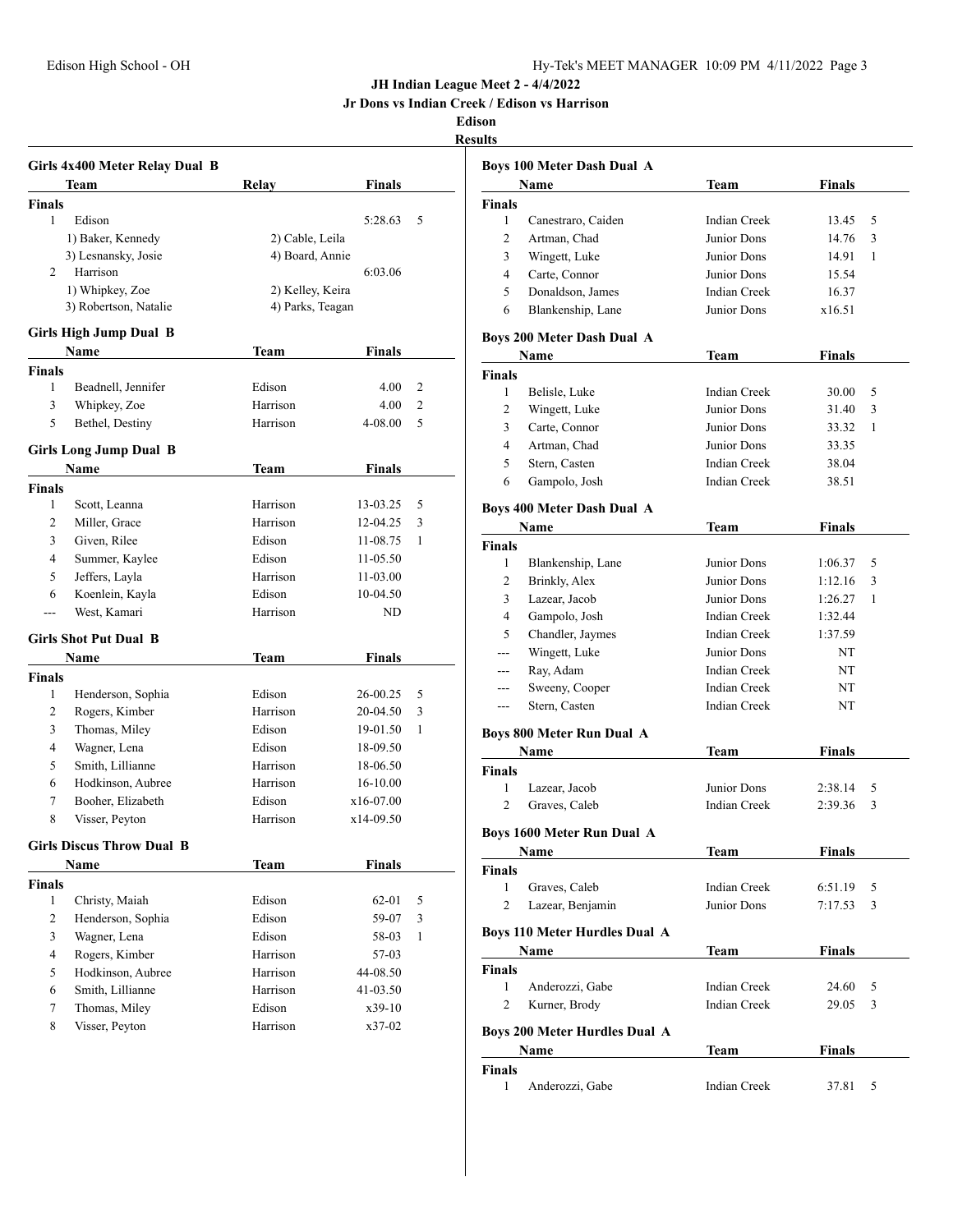**Jr Dons vs Indian Creek / Edison vs Harrison**

**Edison**

# **Results**

|                    | Finals  (Boys 200 Meter Hurdles Dual A) |                       |               |   |
|--------------------|-----------------------------------------|-----------------------|---------------|---|
|                    | Name                                    | Team                  | Finals        |   |
| $\overline{c}$     | Carte, Connor                           | Junior Dons           | 38.71         | 3 |
|                    | Boys 4x100 Meter Relay Dual A           |                       |               |   |
|                    | Team                                    | Relay                 | Finals        |   |
| <b>Finals</b>      |                                         |                       |               |   |
| 1                  | <b>Indian Creek</b>                     |                       | 56.04         | 5 |
|                    | 1) Belisle, Luke                        | 2) Delguzzi, Peyton   |               |   |
|                    | 3) Pitts, Jackson                       | 4) Canestraro, Caiden |               |   |
|                    |                                         |                       |               |   |
|                    | Boys 4x200 Meter Relay Dual A           |                       | <b>Finals</b> |   |
|                    | Team                                    | Relay                 |               |   |
| <b>Finals</b><br>1 | Indian Creek                            |                       | 2:42.48       | 5 |
|                    | 1) Stern, Casten                        | 2) Donaldson, James   |               |   |
|                    | 3) Pitts, Jackson                       | 4) Sweeny, Cooper     |               |   |
|                    |                                         |                       |               |   |
|                    | <b>Boys 4x400 Meter Relay Dual A</b>    |                       |               |   |
|                    | Team                                    | Relav                 | Finals        |   |
| <b>Finals</b>      |                                         |                       |               |   |
| 1                  | <b>Indian Creek</b>                     |                       | 6:23.47       | 5 |
|                    | 1) Gampolo, Josh                        | 2) Kurner, Brody      |               |   |
|                    | 3) Donaldson, James                     | 4) Fowler, Noah       |               |   |
|                    | <b>Boys High Jump Dual A</b>            |                       |               |   |
|                    | <b>Name</b>                             | Team                  | Finals        |   |
| <b>Finals</b>      |                                         |                       |               |   |
| 1                  | Graves, Caleb                           | <b>Indian Creek</b>   | 4-06.00       | 5 |
| $\overline{c}$     | Lazear, Jacob                           | Junior Dons           | 4-04.00       | 3 |
|                    | <b>Boys Long Jump Dual A</b>            |                       |               |   |
|                    | Name                                    | Team                  | Finals        |   |
| Finals             |                                         |                       |               |   |
| 1                  | Artman, Chad                            | Junior Dons           | 12-09.75      | 5 |
| 2                  | Anderozzi, Gabe                         | <b>Indian Creek</b>   | 12-02.50      | 3 |
| 3                  | Canestraro, Caiden                      | Indian Creek          | $11 - 10.25$  | 1 |
| 4                  | Pitts, Jackson                          | <b>Indian Creek</b>   | 11-09.00      |   |
| 5                  | Kurner, Brody                           | Indian Creek          | x11-05.50     |   |
| 6                  | Blankenship, Lane                       | Junior Dons           | 9-07.50       |   |
| 7                  | Brinkly, Alex                           | Junior Dons           | 4-08.00       |   |
|                    | <b>Boys Shot Put Dual A</b>             |                       |               |   |
|                    | Name                                    | Team                  | Finals        |   |
| <b>Finals</b>      |                                         |                       |               |   |
| 1                  | Delguzzi, Peyton                        | Indian Creek          | 38-06.00      | 5 |
| 2                  | Lazear, Benjamin                        | Junior Dons           | 23-11.00      | 3 |
| 3                  | Chandler, Jaymes                        | <b>Indian Creek</b>   | 23-03.00      | 1 |
| 4                  | Fowler, Noah                            | <b>Indian Creek</b>   | 22-10.50      |   |
| 5                  | Ray, Adam                               | <b>Indian Creek</b>   | x22-06.00     |   |
| 6                  | Brinkly, Alex                           | Junior Dons           | 11-07.00      |   |
|                    |                                         |                       |               |   |
|                    | <b>Boys Discus Throw Dual A</b>         |                       |               |   |
|                    | Name                                    | Team                  | Finals        |   |
| <b>Finals</b>      |                                         |                       |               |   |
| 1                  | Belisle, Luke                           | Indian Creek          | 99-06         | 5 |

|   | Delguzzi, Peyton | Indian Creek | 95-05<br>- 3 |
|---|------------------|--------------|--------------|
| 3 | Lazear, Benjamin | Junior Dons  | 88-06<br>- 1 |
|   | Ray, Adam        | Indian Creek | 66-07        |
|   | Fowler, Noah     | Indian Creek | $x$ 57-02    |
|   |                  |              |              |

#### **Boys 100 Meter Dash Dual B**

| Name          |                 | Team     | <b>Finals</b> |
|---------------|-----------------|----------|---------------|
| <b>Finals</b> |                 |          |               |
| 1             | Wurschum, Nico  | Harrison | 12.38<br>5    |
| 2             | Parziale, Vitto | Harrison | 12.52<br>3    |
| 3             | Reynolds, Jesse | Edison   | 12.76         |
| 4             | Green, Nathen   | Edison   | 14.03         |
| 5             | Violet, Jace    | Harrison | 14.16         |
| 6             | Hendershot, RJ  | Harrison | x14.80        |
| 7             | Bernhart, Wyatt | Edison   | 16.16         |
| 8             | Dinges, William | Edison   | x17.13        |

## **Boys 200 Meter Dash Dual B**

| Name          |                     | Team     | Finals     |
|---------------|---------------------|----------|------------|
| <b>Finals</b> |                     |          |            |
|               | Parziale, Vitto     | Harrison | 26.10<br>5 |
| 2             | Reynolds, Jesse     | Edison   | 3<br>26.42 |
| 3             | Quito, Jacob        | Harrison | 26.43<br>1 |
| 4             | Dinges, William     | Edison   | 26.88      |
| 5.            | Wurschum, Nico      | Harrison | 27.30      |
| 6             | Siragusano, Sam     | Harrison | x27.65     |
| 7             | Russell, Hayden     | Edison   | 35.12      |
| 8             | Bukanevitz, Clayton | Edison   | x36.52     |

#### **Boys 400 Meter Dash Dual B**

|               | Name                             | Team     | Finals        |
|---------------|----------------------------------|----------|---------------|
| <b>Finals</b> |                                  |          |               |
| 1             | Hyre, Brady                      | Harrison | 5<br>58.13    |
| 2             | Carson, Zane                     | Harrison | 3<br>58.41    |
| 3             | Evans, Mathew                    | Edison   | 1:01.00<br>1  |
| 4             | Gibbons, Lane                    | Harrison | 1:04.54       |
| 4             | Crew, Jordan                     | Edison   | 1:04.54       |
|               | Singhus, Garrett                 | Harrison | NT            |
| ---           | Violet, Jace                     | Harrison | <b>NT</b>     |
| ---           | Scott, Justin                    | Harrison | NT            |
|               | Byers, Chace                     | Harrison | <b>NT</b>     |
| ---           | Fulton, Cameron                  | Harrison | <b>NT</b>     |
|               | Skipper, Hayden                  | Harrison | NT            |
| ---           | Locke, Colton                    | Harrison | NT            |
| ---           | Allison, Trenton                 | Harrison | <b>NT</b>     |
| ---           | Evans, Jake                      | Harrison | NT            |
|               | McAfee, Parker                   | Harrison | NT            |
| ---           | Stock, Michael                   | Harrison | NT            |
| ---           | Wurschum, Nico                   | Harrison | NT            |
|               | <b>Boys 800 Meter Run Dual B</b> |          |               |
|               | Name                             | Team     | <b>Finals</b> |

|       | танг             | теаш     | т піагэ     |
|-------|------------------|----------|-------------|
| inals |                  |          |             |
|       | Hyre, Brady      | Harrison | 2:26.38     |
|       | Koehnlein, Brock | Edison   | $2:51.56$ 3 |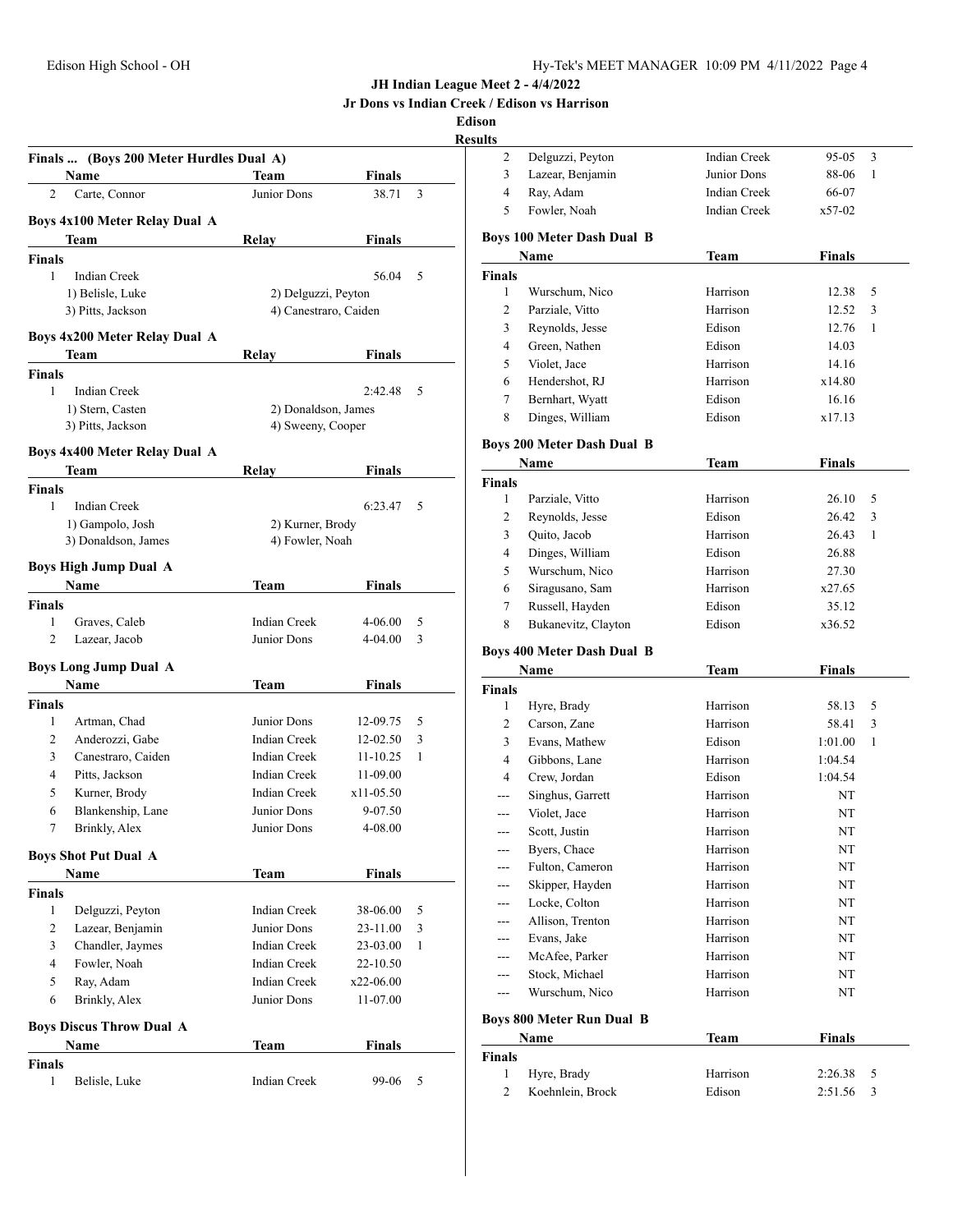**Jr Dons vs Indian Creek / Edison vs Harrison**

# **Edison**

|                               |                                           |                     |                           | Resul  |
|-------------------------------|-------------------------------------------|---------------------|---------------------------|--------|
|                               | Finals  (Boys 800 Meter Run Dual B)       |                     |                           |        |
|                               | Name                                      | <b>Team</b>         | <b>Finals</b>             |        |
| 3                             | Westfall, Liam                            | Edison              | 2:52.82                   | 1      |
| ---                           | Childers, Brian                           | Harrison            | NT                        | I      |
| ---                           | Byers, Chace                              | Harrison            | NT                        |        |
| ---                           | Hoobler, Charles                          | Edison              | NT                        | I      |
| ---                           | Harris, Jaden                             | Harrison            | NT                        |        |
|                               | <b>Boys 1600 Meter Run Dual B</b><br>Name | <b>Team</b>         | <b>Finals</b>             |        |
| <b>Finals</b>                 |                                           |                     |                           |        |
| 1                             | Koehnlein, Brock                          | Edison              | 6:00.60                   | 5      |
| 2                             | Childers, Brian                           | Harrison            | 6:02.93                   | 3      |
| 3                             | Westfall, Liam                            | Edison              | 6:04.78                   | 1<br>ł |
| ---                           | Hercules, Ethan                           | Harrison            | NT                        |        |
| $---$                         | Harris, Jaden                             | Harrison            | NT                        | Ŧ      |
| ---                           | Hoobler, Charles                          | Edison              | NT                        |        |
|                               |                                           |                     |                           |        |
|                               | <b>Boys 110 Meter Hurdles Dual B</b>      |                     |                           |        |
|                               | Name                                      | Team                | <b>Finals</b>             |        |
| <b>Finals</b><br>1            | Evans, Mathew                             | Edison              | 17.93                     | 5      |
| 2                             |                                           | Harrison            |                           | I      |
| 3                             | Rinkes, Beau<br>Jeffers, LaSean           | Harrison            | 18.39<br>19.76            | 3<br>1 |
| $\overline{4}$                |                                           | Harrison            |                           | I      |
| 5                             | Culbertson, Chaz<br>Bukanevitz, Clayton   | Edison              | 19.82<br>22.69            |        |
|                               |                                           |                     |                           |        |
|                               | <b>Boys 200 Meter Hurdles Dual B</b>      |                     |                           |        |
|                               | Name                                      | Team                | <b>Finals</b>             |        |
| <b>Finals</b><br>$\mathbf{1}$ |                                           | Edison              |                           | 5      |
| 2                             | Kirkman, Andrew                           | Harrison            | 30.48                     | 3      |
| 3                             | Rinkes, Beau                              | Edison              | 30.69                     |        |
| $\overline{4}$                | Evans, Mathew                             | Harrison            | 30.75                     | 1<br>I |
|                               | Culbertson, Chaz                          |                     | 32.35                     |        |
| 5                             | Jeffers, LaSean                           | Harrison            | 32.60                     | Ī      |
| 6                             | Bukanevitz, Clayton                       | Edison              | 37.38                     |        |
| 7                             | Bruce, Daniel                             | Harrison            | x40.49                    |        |
|                               | <b>Boys 4x100 Meter Relay Dual B</b>      |                     |                           |        |
|                               | Team                                      | Relay               | Finals                    |        |
| <b>Finals</b>                 |                                           |                     |                           |        |
| 1                             | Edison                                    |                     | 54.24                     | 5      |
|                               | 1) Russell, Hayden                        | 2) Green, Nathen    |                           | I      |
|                               | 3) Bernhart, Wyatt                        |                     | 4) Henderson, James David |        |
| 2                             | Harrison                                  |                     | 57.16                     | ł      |
|                               | 1) Quito, Jacob                           | 2) Thompson, Cooper |                           |        |
|                               | 3) Siragusano, Sam                        | 4) Cox, Andrew      |                           |        |
|                               | <b>Boys 4x200 Meter Relay Dual B</b>      |                     |                           |        |
|                               | Team                                      | Relay               | <b>Finals</b>             |        |
| <b>Finals</b>                 |                                           |                     |                           |        |
| 1                             | Harrison                                  |                     | 1:48.89                   | 5      |
|                               | 1) Quito, Jacob                           | 2) Thompson, Cooper |                           |        |
|                               | 3) Siragusano, Sam                        | 4) Cox, Andrew      |                           |        |

| sults              |                                      |                                      |               |              |
|--------------------|--------------------------------------|--------------------------------------|---------------|--------------|
|                    | Edison                               |                                      | NT            |              |
|                    | 1) Watson, Connor                    | 2) Russell, Hayden                   |               |              |
|                    | 3) Henderson, James David            | 4) Reynolds, Jesse                   |               |              |
|                    | <b>Boys 4x400 Meter Relay Dual B</b> |                                      |               |              |
|                    | Team                                 | Relay                                | Finals        |              |
| <b>Finals</b><br>1 | Edison                               |                                      | 4:32.06       |              |
|                    |                                      |                                      |               | 5            |
|                    | 1) Crew, Jordan<br>3) Green, Nathen  | 2) Krepps, Owen<br>4) Westfall, Liam |               |              |
| 2                  | Harrison                             |                                      | 5:11.95       |              |
|                    | 1) Thompson, Cooper                  | 2) Culbertson, Chaz                  |               |              |
|                    | 3) Cox, Andrew                       | 4) Stock, Michael                    |               |              |
|                    |                                      |                                      |               |              |
|                    | <b>Boys High Jump Dual B</b>         |                                      |               |              |
|                    | Name                                 | Team                                 | Finals        |              |
| Finals             |                                      |                                      |               |              |
| 1                  | Henderson, James David               | Edison                               | 5-02.00       | 5            |
| 2                  | Hyre, Brady                          | Harrison                             | 5-00.00       | 3            |
| 3                  | Kirkman, Andrew                      | Edison                               | $4 - 10.00$   | 1            |
| 4                  | Jeffers, LaSean                      | Harrison                             | 4-08.00       |              |
|                    | <b>Boys Long Jump Dual B</b>         |                                      |               |              |
|                    | Name                                 | Team                                 | Finals        |              |
| Finals             |                                      |                                      |               |              |
| 1                  | Kirkman, Andrew                      | Edison                               | 15-01.50      | 5            |
| 2                  | Rinkes, Beau                         | Harrison                             | 14-08.25      | 3            |
| 3                  | Parziale, Vitto                      | Harrison                             | 14-03.00      | 1            |
| 4                  | McAfee, Parker                       | Harrison                             | 11-09.25      |              |
| 5.                 | Bernhart, Wyatt                      | Edison                               | 11-06.25      |              |
| 6                  | Harris, Jaden                        | Harrison                             | x11-03.75     |              |
| $\overline{a}$     | Watson, Connor                       | Edison                               | ND            |              |
|                    |                                      |                                      |               |              |
|                    | <b>Boys Shot Put Dual B</b>          |                                      |               |              |
|                    | Name                                 | Team                                 | <b>Finals</b> |              |
| <b>Finals</b>      |                                      |                                      |               |              |
| 1                  | Hendershot, RJ                       | Harrison                             | 30-04.25      | 5            |
| 2                  | Hidey, Kayson                        | Harrison                             | 27-04.25      | 3            |
| 3                  | McAfee, Brady                        | Harrison                             | 25-08.50      | 1            |
| 4                  | Gibbons, Lane                        | Harrison                             | x24-08.50     |              |
| 5                  | Gardner, Jacob                       | Edison                               | 22-05.00      |              |
| 6                  | Krepps, Owen                         | Edison                               | 21-10.50      |              |
|                    | <b>Boys Discus Throw Dual B</b>      |                                      |               |              |
|                    | Name                                 | <b>Team</b>                          | <b>Finals</b> |              |
|                    |                                      |                                      |               |              |
|                    |                                      |                                      |               |              |
| 1                  | McAfee, Brady                        | Harrison                             | 80-03.50      | 5            |
| $\overline{c}$     | Watson, Connor                       | Edison                               | 80-01.50      | 3            |
| <b>Finals</b><br>3 | Hendershot, RJ                       | Harrison                             | 79-00         | $\mathbf{1}$ |
| 4                  | Gibbons, Lane                        | Harrison                             | 74-04         |              |
| 5                  | Gardner, Jacob                       | Edison                               | 52-08         |              |
| 6                  | Hidey, Kayson<br>Krepps, Owen        | Harrison                             | x38-08        |              |